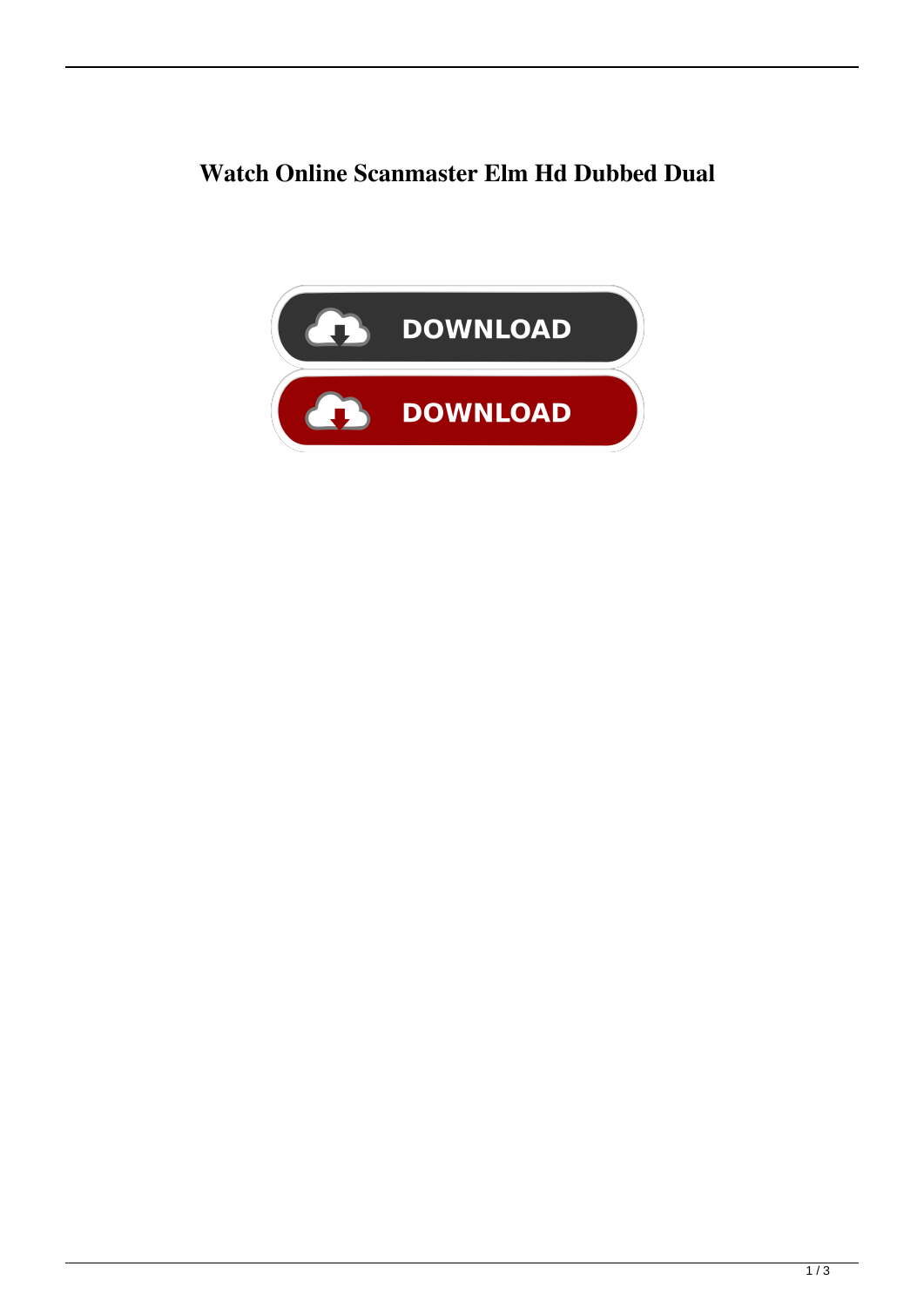scanmaster elm keygen 790 download scanmaster elm scan master elm free download full version Category:GPS navigation software/\* \* Copyright 2010-2020 Australian Signals Directorate \* \* Licensed under the Apache License, Version 2.0 (the "License"); \* you may not use this file except in compliance with the License. \* You may obtain a copy of the License at \* \* \* \* Unless required by applicable law or agreed to in writing, software \* distributed under the License is distributed on an "AS IS" BASIS, \* WITHOUT WARRANTIES OR CONDITIONS OF ANY KIND, either express or implied. \* See the License for the specific language governing permissions and \* limitations under the License. \*/ package au.gov.asd.tac.constellation.views.tableau.impl.table; import org.apache.commons.lang3.ArrayUtils; import org.apache.commons.lang3.builder.EqualsBuilder; import org.apache.commons.lang3.builder.HashCodeBuilder; import org.apache.commons.lang3.builder.ToStringBuilder; import au.gov.asd.tac.constellation.graph.Graph; import au.gov.asd.tac.constellation.graph.GraphElementType; import au.gov.asd.tac.constellation.graph.WritableAttributeDescription; import au.gov.asd.tac.constellation.graph.attribute.BooleanAttributeDescription; import au.gov.asd.tac.constellation.graph.attribute.IDTypeAttributeDescription; import au.gov.asd.tac.constellation.graph.attribute.IntegerAttributeDescription; import au.gov.asd.tac.constellation.graph.attribute.StringAttributeDescription; import au.gov.asd.tac.constellation.graph.attribute.TimeAttributeDescription; import au.gov.asd.tac.constellation.graph.attribute.ValueStateAttributeDescription; import au.gov.asd.tac.constellation.graph.schema.GraphSchema; import